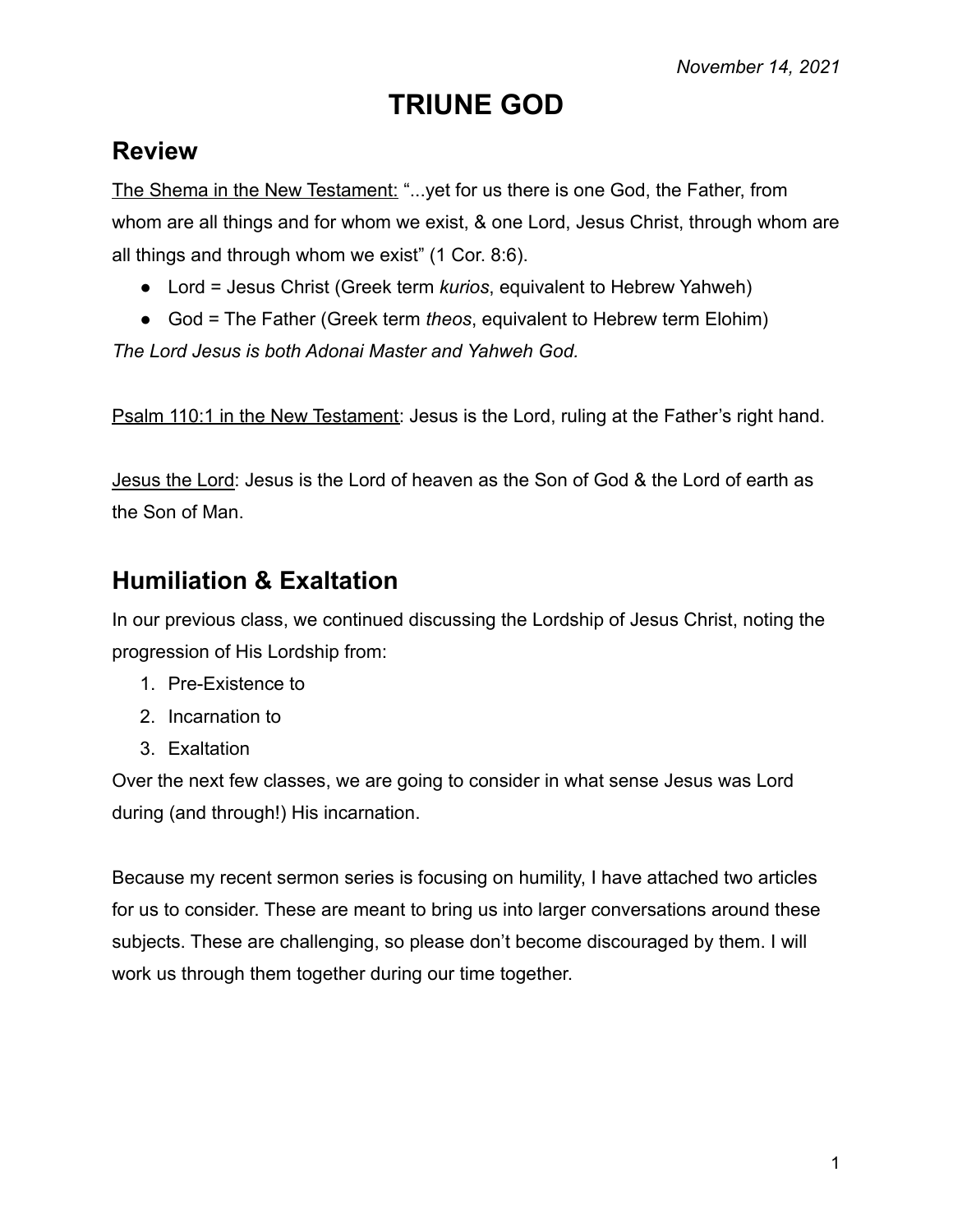## **Karl Barth**

Key Idea: "The humiliation of the Son of God and the exaltation of the Son of Man."

## Encyclopedia Entry Summarizing Barth's Work on This Topic

## *Church Dogmatics IV/1 § 59: The Obedience of the Son of God*

In § 59.1, Barth continues to uphold his early confession of the deity of Christ. But he now explains it in this way – that 'God as God is able and willing and ready to condescend, to humble Himself' (CD IV/1: 177). He continues: 'Who the one true God is, and what He is… His "divine nature" … this we have to discover from the fact that as such he (Christ) is the very man and a partaker of human nature … from what He has done and suffered in the flesh' (CD IV/1: 177), as 'He humbles himself and becomes lowly and obedient … without being in contradiction with His divine nature' (CD: 199). That means, also, that the obedience of the Son of God and the equality of the Father and the Son are not in contradiction. Rather, Barth posits, 'God is God in these two modes of being … in the history which takes place between them' (CD IV/1: 203). This is not a 'kenotic' Christology in the 19th century sense of the word, but it might be asked whether this rendering of the matter does not invite us to speak of a willed self-emptying and receptivity by the Logos vis-à-vis the experience of the human nature it assumed – its obedience, its passion, its being condemned and brought to death (McCormack 2006; commented on by Jones 2008: 214).

Barth's first major elaboration of the priestly office of Christ since the Göttingen Dogmatics is found in § 59.2. It would be interesting to compare both texts in detail. In his mature work in Church Dogmatics, Barth at this point often retains Anselmian or orthodox Reformed vocabulary, yet – often more through suggestion than argument – he effects slight modifications of the tradition. Specifically, Barth does not primarily focus on the morifs of the priest who offers a sacrifice, but instead consistently favours juridical forms of expression (perhaps thereby generating some problems – see Thomas 2002). To the question, 'what did Jesus Christ do for us and for the world?' Barth answers: 'he took our place as Judge. He took our place as the judged. He was judged in our place. And he acted justly in our place' (CD IV/1: 273). Jesus Christ, in other words, executed divine judgement over sin by undergoing it himself – Barth recalls here Rom. 8:3: 'God sent his own Son in the likeness of sinful flesh, and for sin, and

2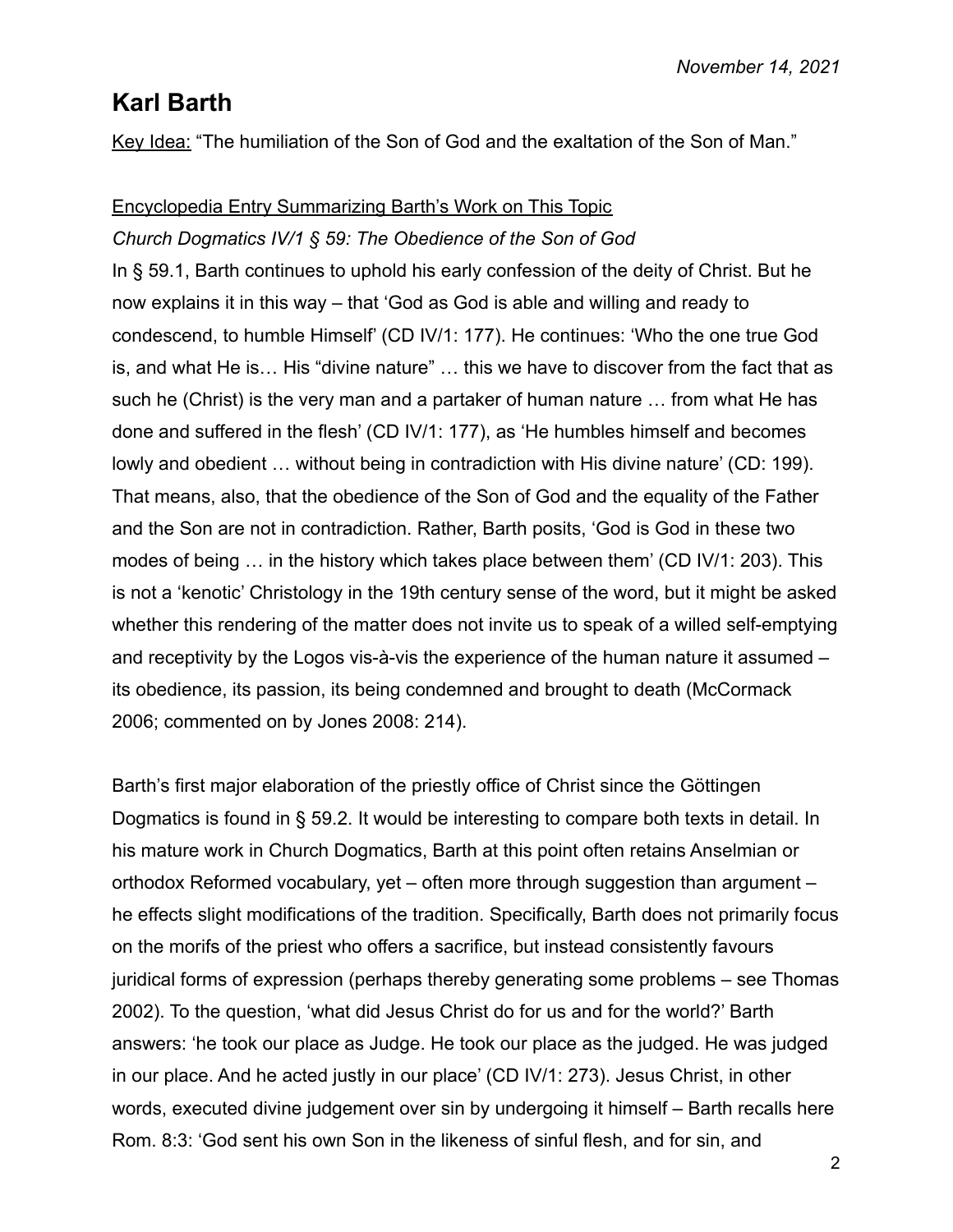condemned sin in the flesh' (CD IV/1: 255). In this event the human sinner meets the annihilating fire of God's love (Jones 2008: 239; see also Mikkelsen 2010: 178-202).

A 'transitional discussion' is offered in § 59.3. In the new act of raising Jesus from the dead, God the Father declares a verdict on the path followed by the Son – a verdict that asserts that the Son acted justly. This is an assessment of Jesus Christ in his following the will of his Father by going the way of the cross, of course; but at the same time it forms the basis of the change in de standing of human beings of all times (CD IV/1: 316). And the only possible response human beings can give to this event, this change in standing, is the response of faith.

#### *Church Dogmatics IV/2 §64: The Exaltation of the Son of Man*

In the second part-volume of Church Dogmatics IV, Barth writes that in de divine election of grace, in which 'we have to do with the Son of Man elected by the eternal Son of God', 'we have to do with His election to a fellowship with God corresponding to God's fellowship with him, and therefore to his wonderful exaltation to be the faithful covenant-partner of God, to an existence as the brightness of His glory, to participation in His own, eternal life, in the perfect service of His Word and work' (CD IV/2: 34). Indeed, Barth observes, '[a]ll that follows depends on this. Reconciled man is not merely a shadow of the reconciling God. The exaltation of man is not to be envisaged only optionally with the humiliation of God' (CD IV/2, 35). Barth begins his exposition on this second aspect of the one Christ-event, which is just as important as the first aspect treated in the previous part-volume, with an exploration of the hypostatic union and the togetherness of the true God and the true human being in the one person of Jesus Christ (§ 64.1). He seems to repeat many of his statements found in Church Dogmatics I/2, but he now has a greater tendency to reframe the language of 'natures' (which is prominent in the Symbol of Chalcedon of 451) and to emphasize instead the story of reconciliation as the telling of a story, as real history. After dealing with the an/enhypostatic character of the hypostatic union, Barth pursues an exploration of threefold communication that exists between the divine and the human in this union, and in doing so follows the order of Johannes Wollebius (CD IV/2: 73). The discussion with the Lutherans on the subject of the communication of properties (communicatio idiomatum) is more balanced than it was in the time of Göttingen, but distrust remains: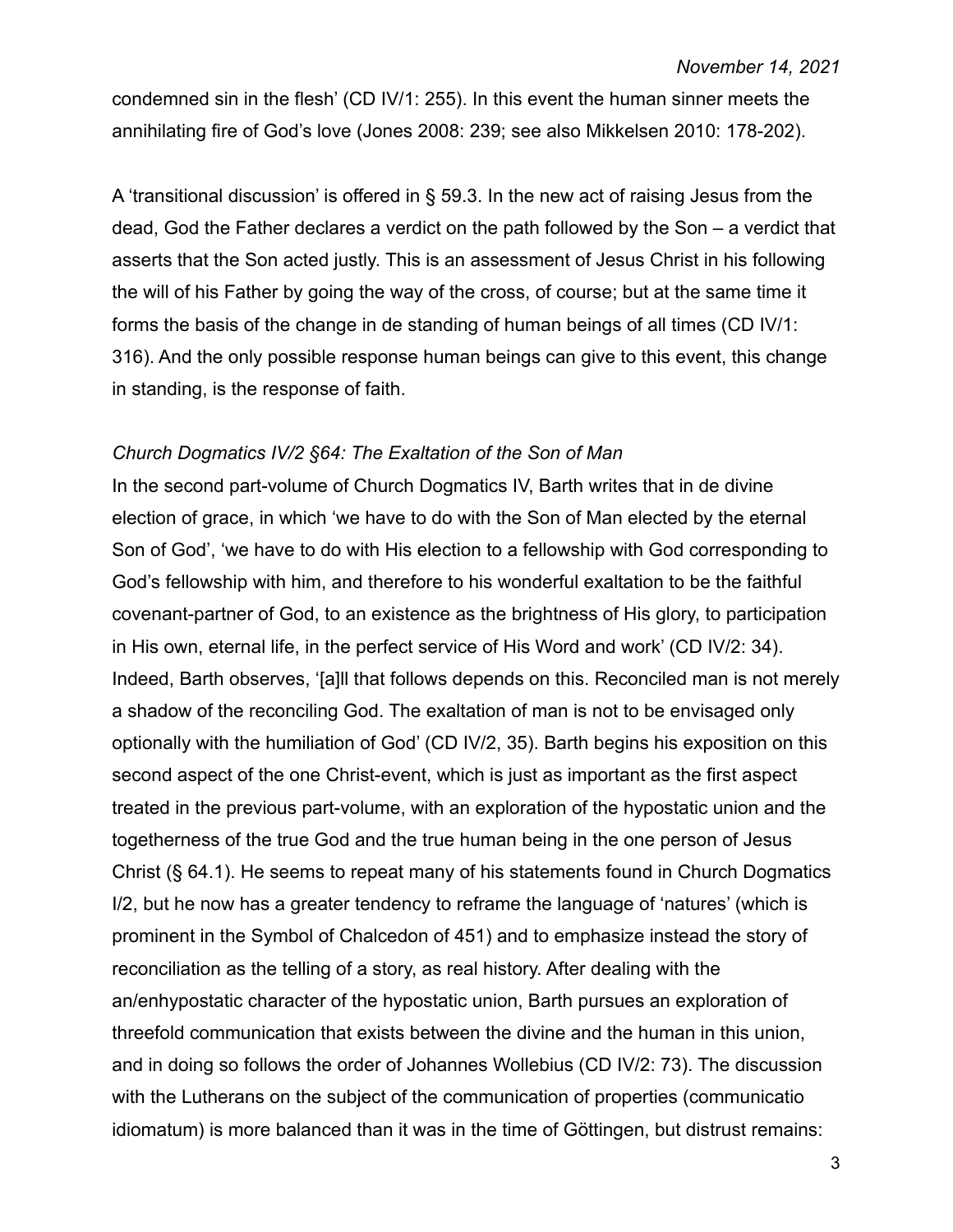Barth posits that there must be 'no deification of the creature or humanisation of the Creator, or both' (CD IV/2: 79). The communication of graces (communicatio gratiarum), meanwhile, gives Barth the opportunity to elaborate, as Calvin had done earlier, on 'the presence and effective working' of the Holy Spirit both in the life of Jesus and in the execution of his royal office towards the community (CD IV/2: 94-5), And Barth conceives finally of the communication of works (communicatio operationum) as the 'common actualisation of divine and human essence as it takes place in Jesus Christ' (CD IV/2: 104). Here one might comment that an argument that began in an Alexandrian key, with the identity of the divine person and his human person, ends in the Antiochene key that emphasizes the relationship of God and human being in Jesus Christ (Hunsinger 2015: 162; contra Waldrop 1984; cf. Loon 2003).

Barth's subsequent section entitled 'The royal man' (§ 64.2) has been linked to the 'new quest' for the historical Jesus in New Testament exegesis. Yet it is clear that Barth upholds here the legacy of Martin Kähler, emphasizing that all knowledge of Jesus, at least as it is given in the synoptic gospels, depends on his self-revelation to his disciples in his resurrection and ascension (CD IV/2: 156). Barth himself conceived of his detailed sketch of the human Jesus as a new undertaking in dogmatics. The doctrine of the threefold communicatio is presupposed here. Jesus as the true human being lives in conformity to God, and this implies a particular kind of revolutionary preaching and acting that is determined by a particular exercise of human freedom (Jones 2008: 150-83). At this point, on a secondary level, there is a connection to contemporary debates around the Cold War: for Barth, a free human being who tried to escape the so-called inevitable alternatives of that time could only exist in affliction (see the personally tinted material on CD IV/2, 609-11).

The 'transitional discussion' in this volume (§ 64.3) can be characterized by noting the way in which Barth cites questions 45 and 49 in the Heidelberg Catechism regarding the benefits of Christ's resurrection and ascension. Barth notes that the Catechism responds that the respective benefits are 'that we are awakened now by His power to a new life', and 'that we should have our flesh in heaven as a sure pledge that he as the head will also take to himself us as his members' (CD IV/2: 274). It is for Barth these

4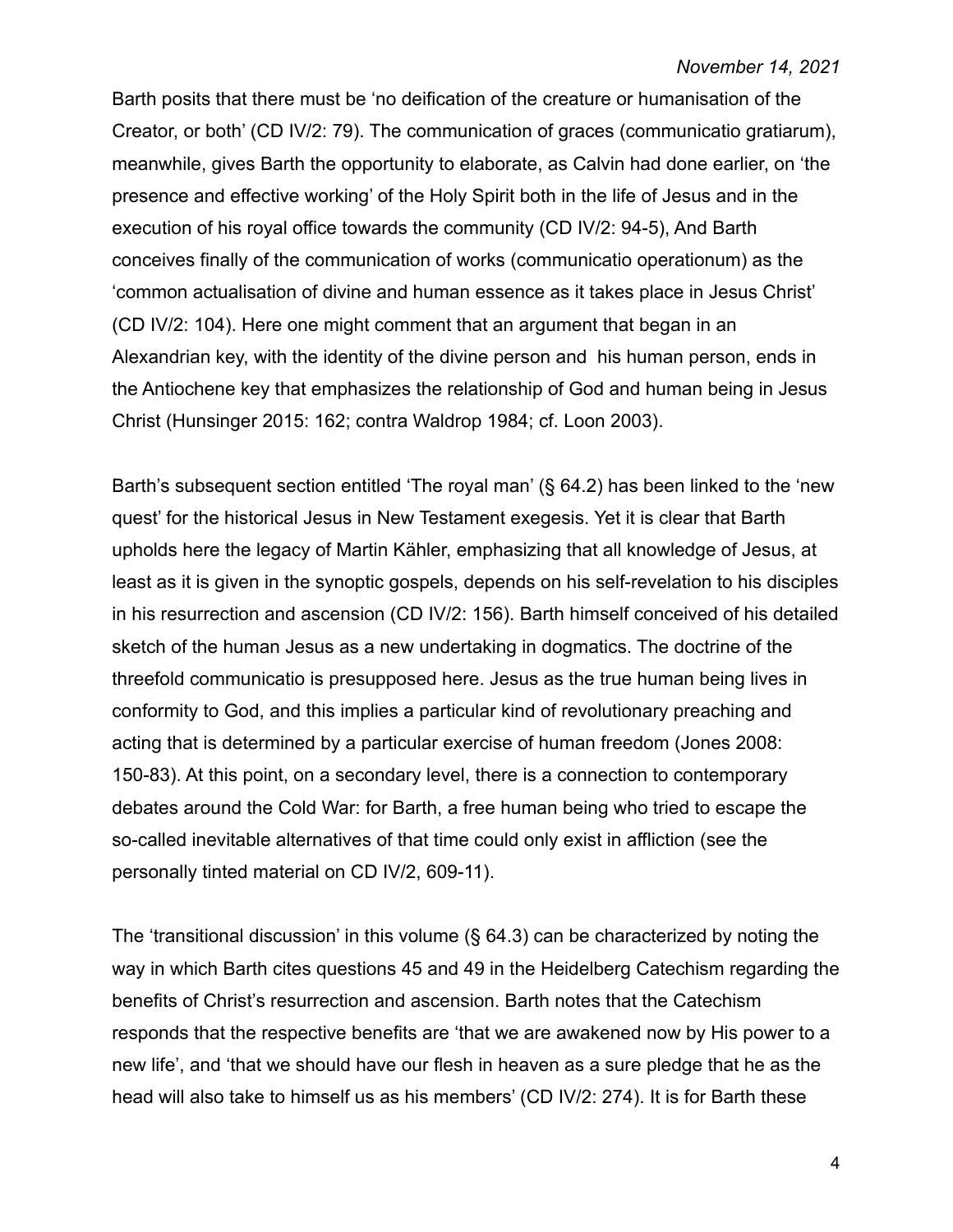answers, in fact, that form the basis for everything that is to be said on Christian discipleship.

## **The Two States of King Jesus by Jeremy Treat**

### Exaltation Through Humiliation

In response to the common understanding of exaltation after humiliation, I propose that the proper view is exaltation in humiliation within a broader progression of exaltation through humiliation. "Exaltation in humiliation" breaks down the typical dichotomy by demonstrating that Christ is exalted supremely in his redemptive suffering, the apex of which is his death on the cross. "Exaltation through humiliation" maintains a general progression from humiliation to exaltation while at the same time showing how they overlap and are interrelated.

The argument will be based on Scripture and theology and will draw from Calvin and Barth in order to revise the interpretation of humiliation and exaltation as strictly successive temporal states. Calvin and Barth both differ from the linear schema and offer a middle way between the Reformed and Lutheran positions, affirming the simultaneity of humiliation and exaltation with the idea that Jesus is humbled in his divinity and exalted in his humanity. Though I will draw from both in arguing for exaltation in humiliation, I will part ways with Barth—who ultimately dismisses the doctrine— and follow Calvin in maintaining a broader temporal progression.

### Exaltation in Humiliation: Integrating the States

The primary mistake of the standard view of the states of Christ is that it polarizes humiliation and exaltation. The simplistic view of humiliation then exaltation simply does not do justice to the breadth of Scripture's witness— namely, that Christ is exalted before the resurrection and humble after the crucifixion. Not only do humiliation and exaltation overlap in Christ's work, but they both find their apex in his atoning death. Below, I will break down the dichotomy of "humiliation then exaltation" by showing that Christ is exalted before the resurrection and remains humble after the crucifixion, and that the overlap of humiliation and exaltation finds its apex at the cross.

#### Exaltation Before the Resurrection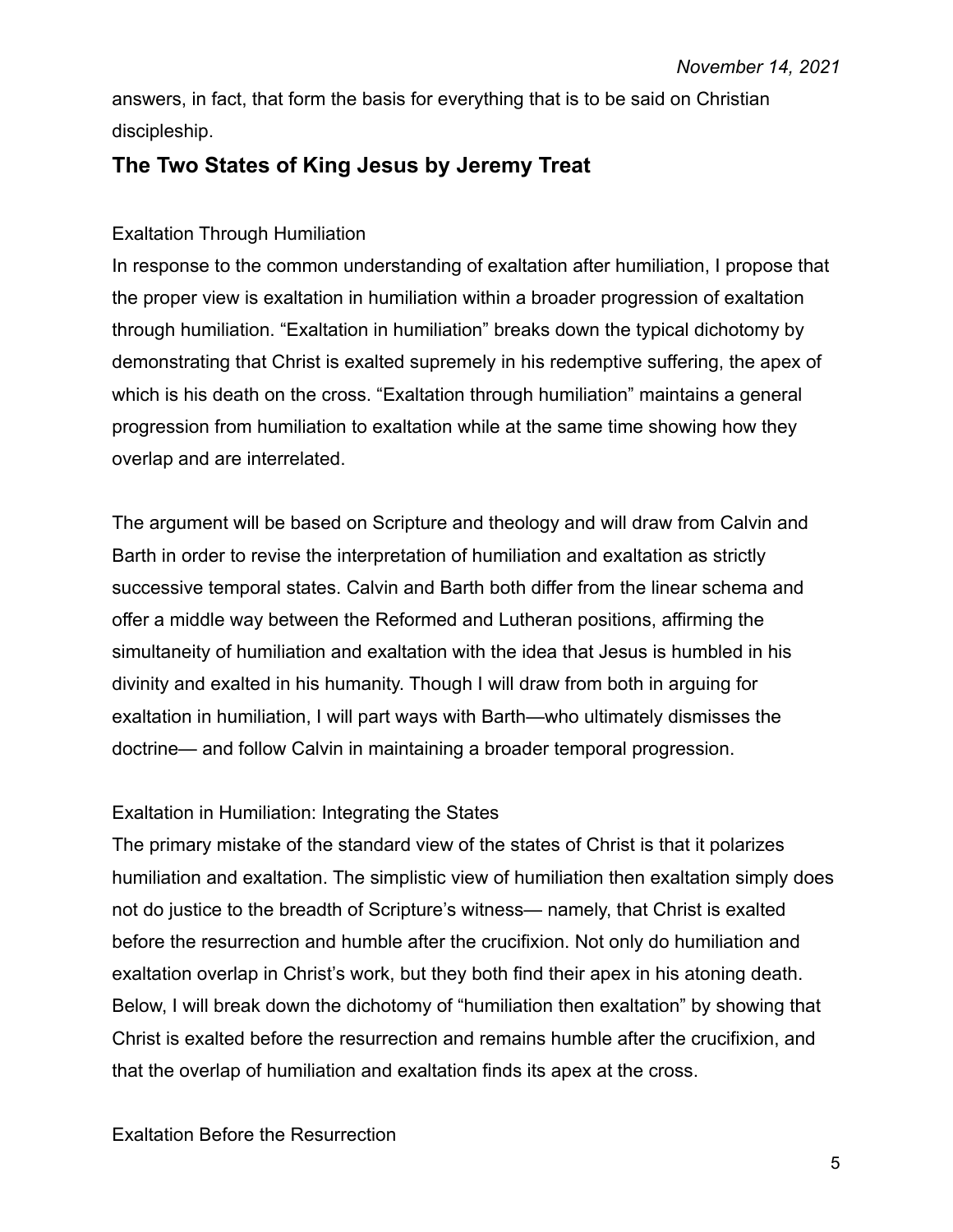From the cradle to the cross the life of Jesus is clearly one of humiliation. However, Scripture reveals, and the eye of faith perceives, that even during his time of humiliation he is being exalted, glorified, and enthroned as king. The most common and explicit way Scripture speaks of Christ's pre-Easter exaltation is with the language of glorification. Far from being reserved for his resurrection and ascension, the glory of Christ is displayed from the moment of the incarnation, for as John declares, "The Word became flesh . . . and we have seen his glory" (John 1:14). Though hidden to sinful eyes, "He is the radiance of the glory of God" (Heb 1:3, italics mine). In Cana Jesus "mani- fested his glory" through his first "sign" (John 2:11) and through the transfiguration he "received honor and glory from God the Father" (2 Pet 1:17).

In the transfiguration, where the disciples "saw his glory" (Luke 9:32), they were given a preview of what would be fully revealed in the resurrection. Jesus himself says, "My Father . . . glorifies me" (John 8:54) and later speaks of "the glory that you have given me" and even "my glory" (17:22, 24). Finally, Jesus refers to his own death as "the hour . . . for the Son of Man to be glorified" (12:23) and "lifted up" (12:32), thereby combining glorification and exaltation and centering them on the cross. As Paul would later say, they "crucified the Lord of glory" (1 Cor 2:8). Clearly in Scripture, Christ is glorified and exalted as king before the resurrection.

Rightly understanding the person of Christ is essential for his pre-Easter exaltation. In accordance with Chalcedonian Christology, Jesus is not only truly God and truly man, but his two natures are united in his one person (the hypostatic union). This means, first of all, that he as the God-man is exalted and glorious in his divinity. The majestic glory of Christ's divinity, though "concealed and not exerting its force," was by no means absent from his per- son during his ministry on earth. His humanity need not be subsumed into his divinity (the Lutheran tendency) nor treated in isolation from his divinity (the Reformed tendency) but in union with it. As the eternal Son of God he does not need to be exalted, but as the incarnate Son of God he is exalted for us.

Christ is also exalted before the resurrection in his human nature. Although truly human, Jesus was not just any human. According to Calvin, Christ was the human who was exalted above every other human because he was completely "without sin" (Heb 4:15)